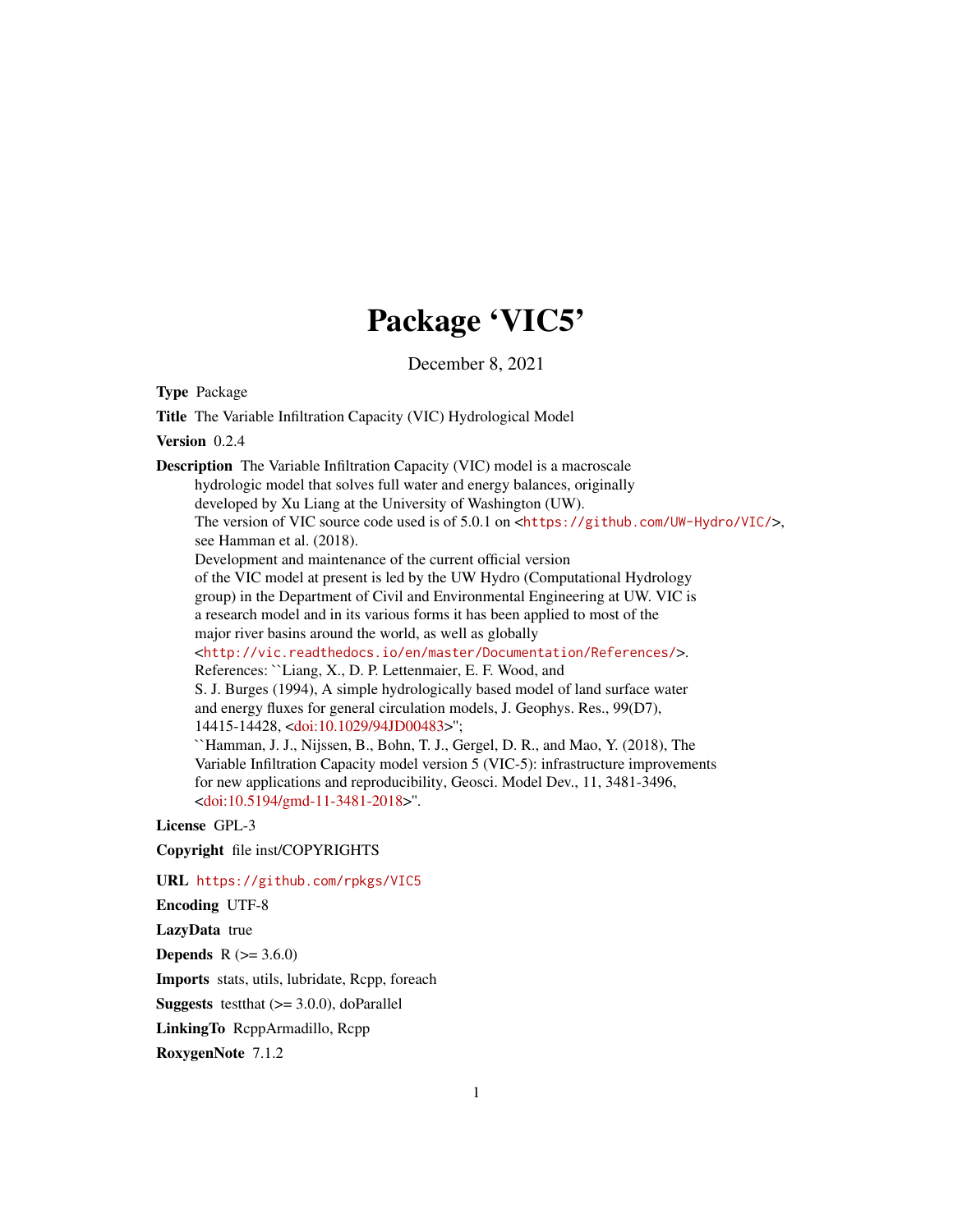<span id="page-1-0"></span>

#### Config/testthat/edition 3

#### NeedsCompilation yes

Author Ruida Zhong [aut, ctb], Dongdong Kong [aut, cre] (<<https://orcid.org/0000-0003-1836-8172>>), Xiaohong Chen [aut, ctb], Zhaoli Wang [aut, ctb], Chengguang Lai [aut, ctb], Joseph J Hamman [ctb] (Contributor and maintainer of VIC source code), Keith Cherkauer [ctb]

Maintainer Dongdong Kong <kongdd.sysu@gmail.com>

Repository CRAN

Date/Publication 2021-12-08 13:20:05 UTC

### R topics documented:

| Index |  |
|-------|--|

NSE *Several metrics to evaluate the accuracy of hydrological modeling*

#### Description

Calculate several metrics for the evaluating of hydrological modeling accuracy, including the Nash-Sutcliffe coefficient of efficiency (NSE), Logarithmic NSE (log-NSE), relative NSE (rNSE), and relative bias (RB).

#### Usage

NSE(sim, obs) logNSE(sim, obs) rNSE(sim, obs) RB(sim, obs)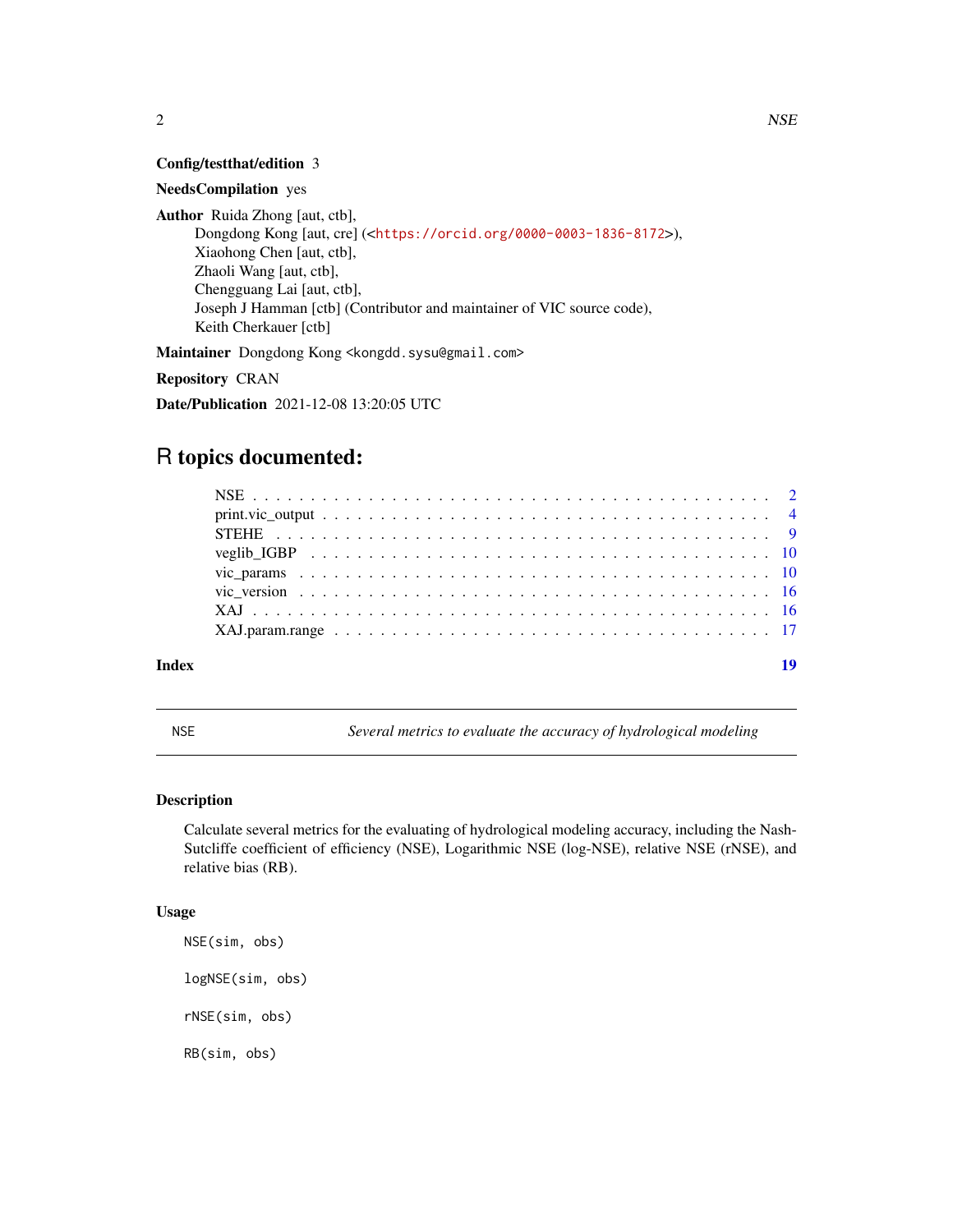#### Arguments

| sim | Data series to be evaluated, usually are the simulated streamflow of hydrological<br>model. |
|-----|---------------------------------------------------------------------------------------------|
| obs | Data series as benchmark to evaluate sim, usually are the observed streamflow.              |

#### Details

The Nash-Sutcliffe coefficient of efficiency (NSE) (Nash and Sutcliffe, 1970) is a widely used indicator of the accuracy of model simulations, or other estimation method with reference to a benchmark series (usually the observations), especially the hydrological modeling.

NSE is equal to one minus the normalized mean square error (ratio between the mean square error and the variation of observations):

$$
NSE = 1 - \sum (sim - obs) * *2 / \sum (obs - mean (obs)) * *2
$$

1 is the perfect value of NSE, and NSE < 0 indicates that the simulation results are unusable.

The conventional NSE is ususlly affected by the accuracy of high values, and would impact the low flow simulation when be taken as the objective function in hydrological model calibration. Therefore, some revised NSE were proposed.

Oudin et al. (2006) proposed the log-NSE to increase the sensitivity to the accuracy of low flow simulations:

$$
log - NSE = 1 - \sum (log(sim) - log(obs)) * *2 / \sum (log(obs) - log(mean(obs))) * *2
$$

Krause et al. (2005) proposed the relative NSE to reduce the impact of the magnitude of data:

$$
rNSE = 1 - \sum ((sim - obs)obs) * *2 / \sum ((obs - mean (obs)) / mean (obs)) * *2
$$

Relative bias (RB) is used to quantify the relative systematic bias of the simulation results:

$$
RB = sum(\text{sim})/sum(\text{obs}) - 1
$$

Positive or negative value of RB indicate the positive or negative bias of simulations respectively. Perfect value of RB is 0.

#### Value

The value of NSE, log-NSE, rNSE and RB.

#### References

Krause, P., Boyle, D. P., and Base, F., 2005, Comparison of different efficiency criteria for hydrological model assessment, Advances in Geoscience, 5, 89-97. doi: 10.5194/adgeo-5-89-2005

Nash, J. E., Sutcliffe, J. V., 1970. River flow forecasting through conceptual models part I - A discussion of principles. Journal of Hydrology. 10(3): 282-290. doi:10.1016/0022-1694(70)90255- 6

Oudin, L., Andreassian, V., Mathevet, T., Perrin, C., Michel, C., 2006. Dynamic averaging of rainfall-runoff model simulations from complementary model parameterizations. Water Resources Research, 42(7). doi: 10.1029/2005WR004636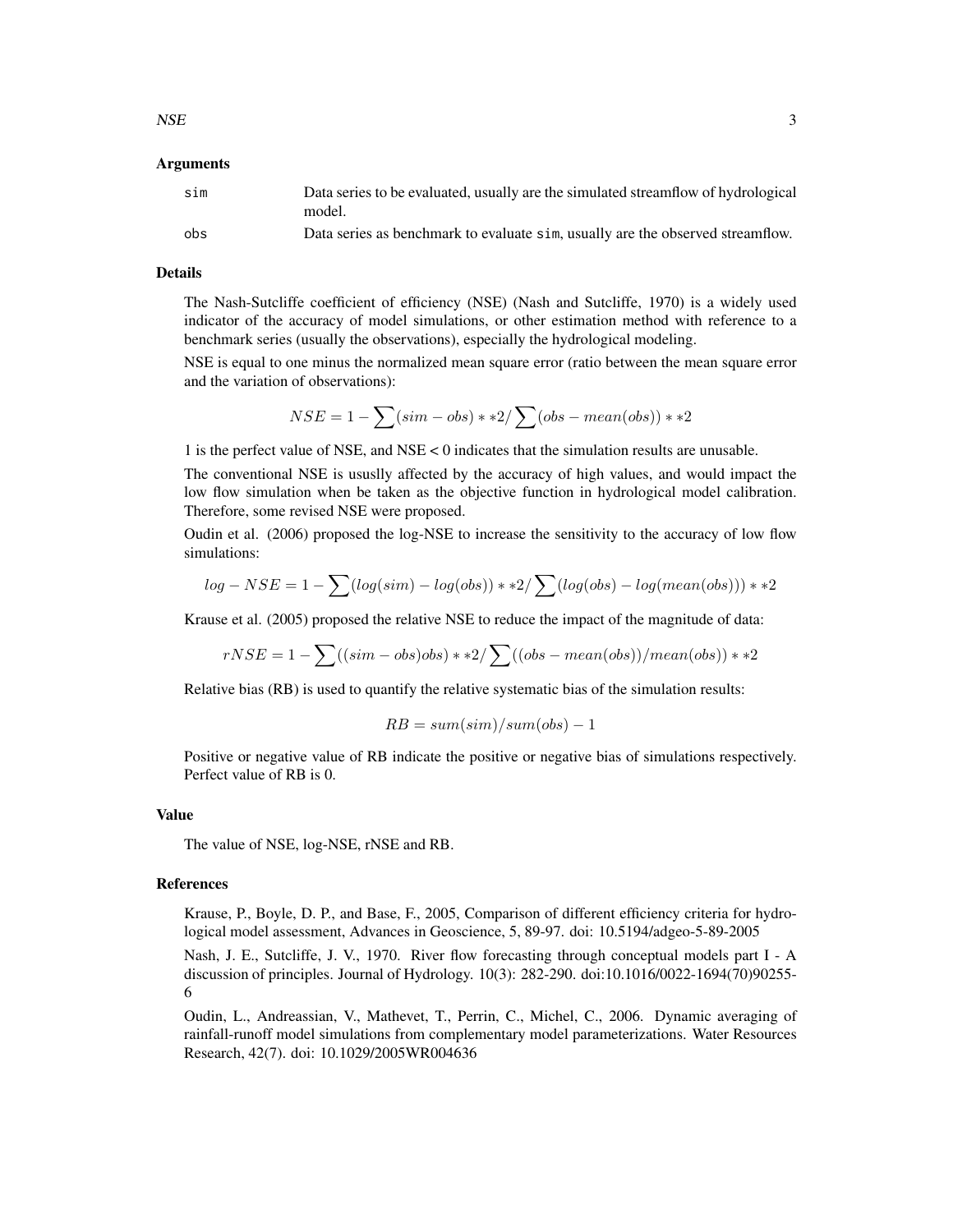#### <span id="page-3-0"></span>See Also

[Lohmann\_UH()], [Lohmann\_conv()]

print.vic\_output *VIC model run for each gridcells*

#### <span id="page-3-1"></span>Description

Run the VIC model for each gridcells by providing several meteorological and vegetation (optional) forcing data and land surface parameters (soil, vegetation, snowband (optional), lake (optional)).

#### Usage

```
## S3 method for class 'vic_output'
print(x, \ldots)vic(
  forcing,
  soil,
  veg,
  output_info = NULL,
  veglib = NULL,
  snowband = NULL,
 lake = NULL,
  forcing_veg = NULL,
  veg_force_types = c("albedo", "LAI", "fcanopy"),
  parallel = FALSE)
```
#### Arguments

| x           | Return of $\vec{v}$ (c) for print.                                                                                                                             |
|-------------|----------------------------------------------------------------------------------------------------------------------------------------------------------------|
| $\ddots$    | Other arguments to print.                                                                                                                                      |
| forcing     | meteorological forcing data. Must be a list of numeral matrix with the name<br>of one of "PREC", "TEMP", "SW", "LW", "WIND", "VP" and "PRESS". See<br>details. |
| soil        | soil parameter data. Must be a data frame or numeral matrix.                                                                                                   |
| veg         | vegetation parameters. Must be a list containing several matrixs. See details.                                                                                 |
| output_info | A list containing output contents and timescales (optional). See details.                                                                                      |
| veglib      | Vegetation library parameters (optional). Would using the library of the NLDAS<br>and GLDAS when not provided.                                                 |
| snowband    | A data frame or numeral matrix containing snow band parameters (optional).<br>See details.                                                                     |
| lake        | A data frame or numeric matrix containing lake parameters (optional).                                                                                          |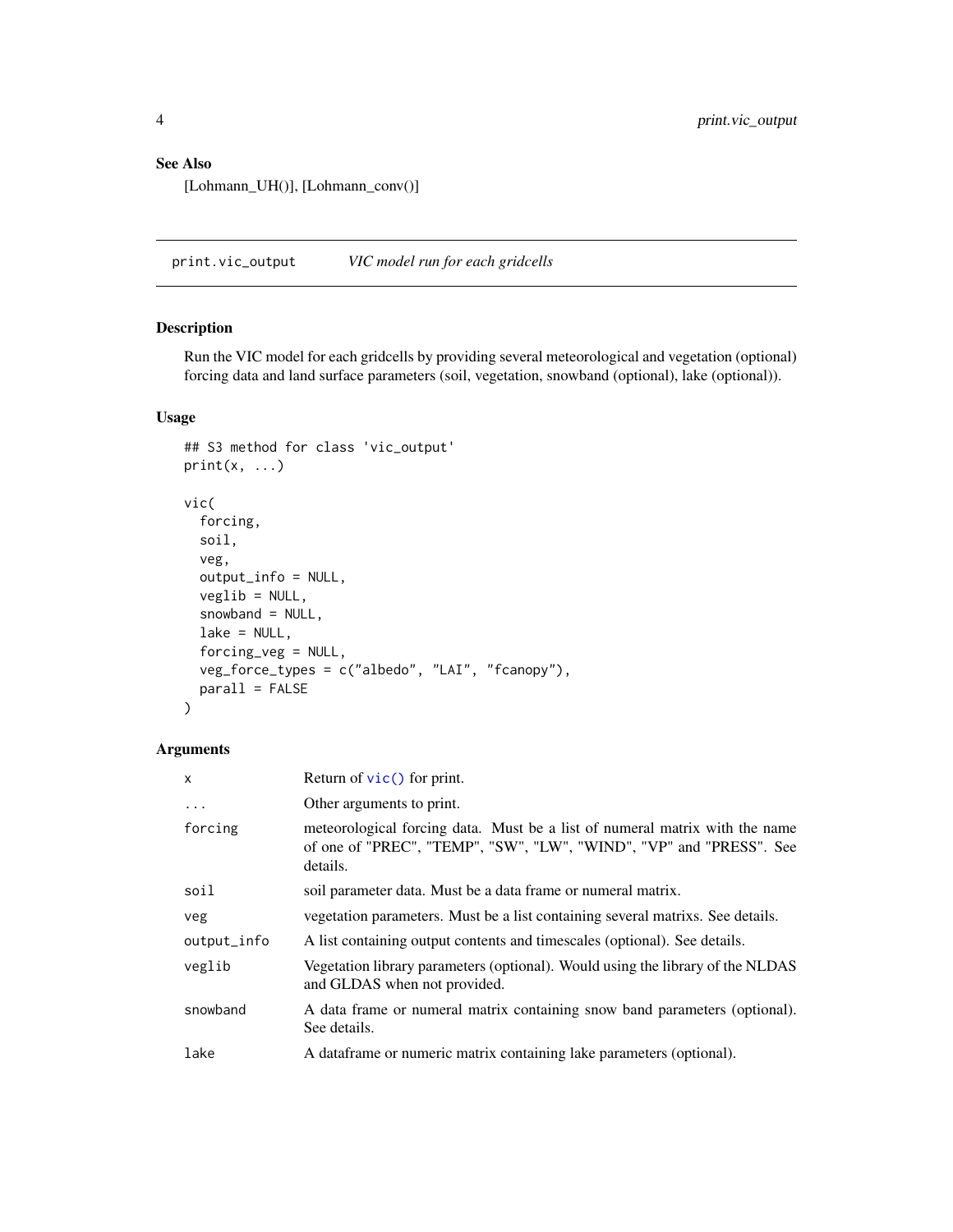#### print.vic\_output 5

| forcing_veg     | Vegetation forcing data (optional). See details.                                                                                                |
|-----------------|-------------------------------------------------------------------------------------------------------------------------------------------------|
| veg_force_types |                                                                                                                                                 |
|                 | Type names of vegetation forcing data. Must be provided when using vegetation<br>forcing data.                                                  |
| parall          | Determined if run the VIC parallely. If it is TRUE, registerDoParallel() in<br>package <b>doParallel</b> is need to be used before run the VIC. |

#### Details

Function vic is used to run the VIC model in a "classic" style (Run the model gridcell by gridcell). Meteorological forcing data, soil parameters and vegetation parameters are the basic necessary inputs for the VIC model.

#### Value

A list containing output tables, time table and model settings.

VIC in R supports multiple "output tables" with different output timescales. For example, you can put soil moisture and soil temperature in a table with monthly timescale and put runoff, baseflow in another table with daily timescale.

You can use print() to print the summary of the returns. The returns includes:

| output | One or several "output tables" and each of them containing several output variables, which is determined by         |
|--------|---------------------------------------------------------------------------------------------------------------------|
|        | timetable Containing initiation time, model running time and final (orgnizate outputs) time of the VIC model runnin |
|        | global_options Global options setted for this model run.                                                            |
|        | output_infos Output settings determined by the output_info parameter.                                               |

#### Forcing data

Parameter forcing must be a list containing several numeral matrixs that containing forcing data. Name of each matrix (similar to key in dictionary in Python) must be the specific type names including "PREC", "TEMP", "SW", "LW", "WIND", "VP" and "PRESS", indicating precipitation [mm], air temperature [degree C], shortwave radiation [W], longwave radiation [W], wind speed [m/s], vapor pressure [kPa], and atmospheric pressure [kPa]. All of those types are necessary to run the VIC model except "LW" and "PRESS". Each row of the matrixs is corresponding to a time step while each column of the matrixs is corresponding to a gridcell, which other must be the same as those in soil parameter.

Longwave radiation (LW) and atmospheric pressure (PRESS) could be estimated via other forcing data when not supplied. Longwave radiation would be estimated using the Konzelmann formula (Konzelmann et al., 1996) while atmospheric pressure would be estimated based on the method of VIC 4.0.6, by assuming the sea level pressure is a constant of 101.3 kPa.

#### Soil parameters

Parameter soil must be a numeric data frame or matrix that containing soil parameters. The style of this is the same as the soil parameter file of the classic VIC, that is, each row restores the parameter of a cell while each column restores one type of parameter. Detail see [http:](http://vic.readthedocs.io/en/master/Documentation/Drivers/Classic/SoilParam/) [//vic.readthedocs.io/en/master/Documentation/Drivers/Classic/SoilParam/](http://vic.readthedocs.io/en/master/Documentation/Drivers/Classic/SoilParam/) in the official VIC documentation webside.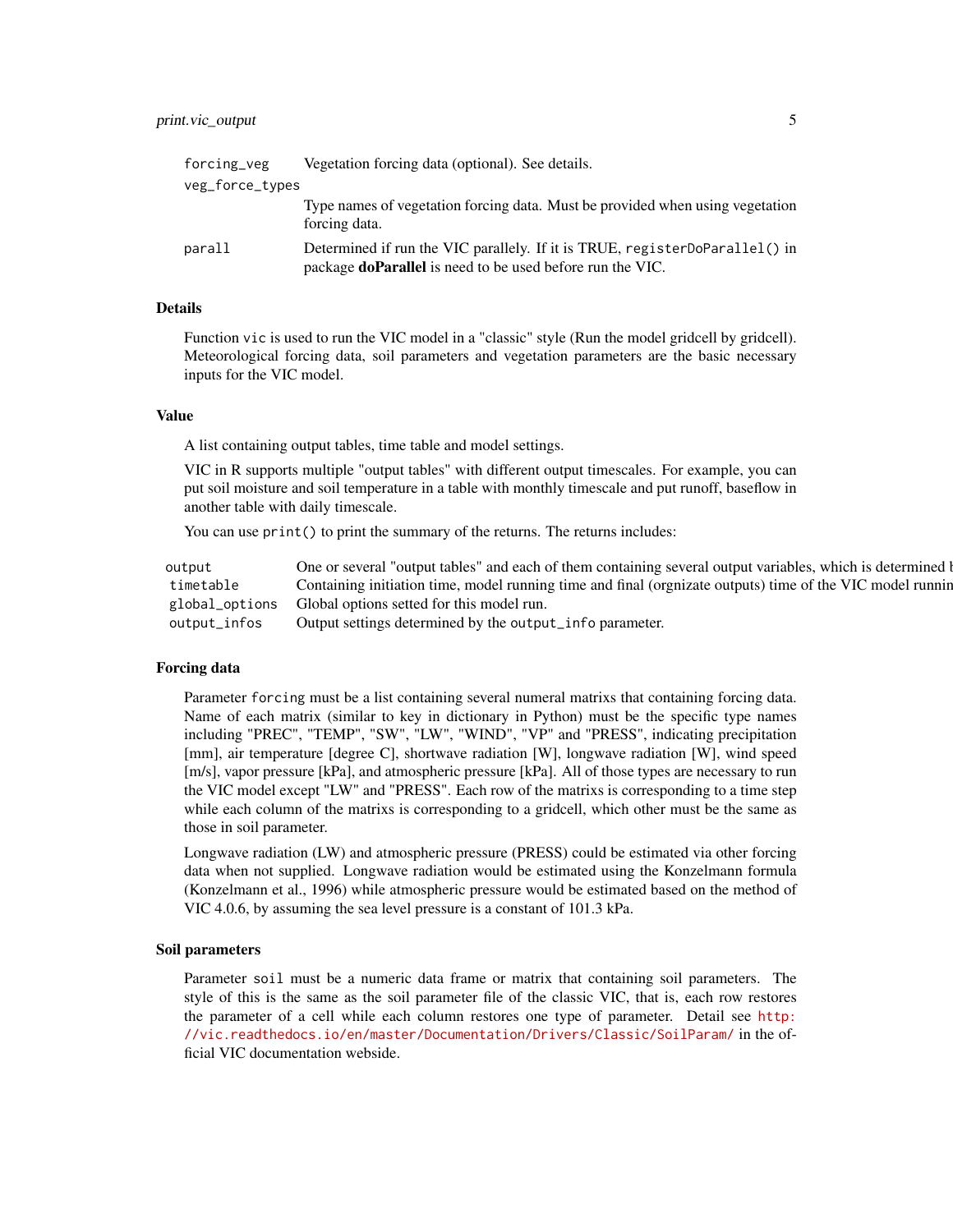#### Vegetation parameter

Parameter veg must be a list containing several numeral matrixs that Those matrixs restore the vegetation parameters that are corresponding to each gridcells, and those order must be the same as the soil parameters. Each row of the matrix restores the parameters of a vegetation type while each column restores a type of parameter. Each row should be like:

```
c(veg_type, area_fract, rootzone_1_depth,
 rootzone_1_fract, rootzone_2_depth, rootzone_2_fract, ...)
```
which is similar to the veg param file of the classic VIC. If the source of LAI, fcanopy or albedo is set to veg params, it must be follow by a sequence of param value for each month in a year. The rows of veg would be similar as:

```
c(veg_type, area_fract, rootzone_1_depth,
 rootzone_1_fract, rootzone_2_depth, rootzone_2_fract,
 LAI_Jan, LAI_Feb, LAI_Mar, ..., LAI_Dec,
 fcan_Jan, fcan_Feb, fcan_Mar, ..., fcan_Dec,
 albedo_Jan, albedo_Feb, albedo_Mar, ..., albedo_Dec)
```
#### Output information (Optional)

Parameter output\_info is used to determine the output variables, output timescale (monthly, daily, sub-daily, or each 6 days, etc.), aggregration of data (mean, sum, max, min, start or end) when output timescale is larger than input timescale. It should be a list like that:

```
output_info <- list(timescale = 'timescale', aggpar = aggpar,
                   outvars = c('OUT_TYPE_1', 'OUT_TYPE_2', 'OUT_TYPE_3', ...),aggtypes = c('aggtype_1', 'aggtype_2', 'aggtype_3'))
```
And a output table (a list containing the output variables in matrix form) named "output" would be returned. You can obtain the variables use code like res\$output\$OUT\_.... Names of the items in the list (e.g. timescale, outvars) must be those specified as follows:

timescale Output timescale, including 'never', 'step', 'second', 'minute', 'hour', 'day', 'month', 'year', 'date', and 'end'. 'i aggpar If 'timescale' is set to those except 'never', 'date' and 'end', it determined the intervals of the timescale to pass b outvars A sequence of names of output data types. The available data types please see the VIC official documentation we aggtypes Optional. A sequence of string determine how to aggregrate the output data when output timescale is larger than

If multiple output timescales are used, the outputs could be divided into several lists and take them into a list as input, e.g.:

```
out_info <- list(
  wb = list(timescale = 'hour', aggregation = 6,outvars = c('OUT_RUNOFF', 'OUT_BASEFLOW', 'OUT_SOIL_MOIST'),
            aggtypes = c('sum', 'sum', 'end')),
  eb = list(timescale = 'day', aggpar = 1,outvars = c('OUT_SWE', 'OUT_SOIL_TEMP'),
            aggtypes = c('avg', 'min'))
```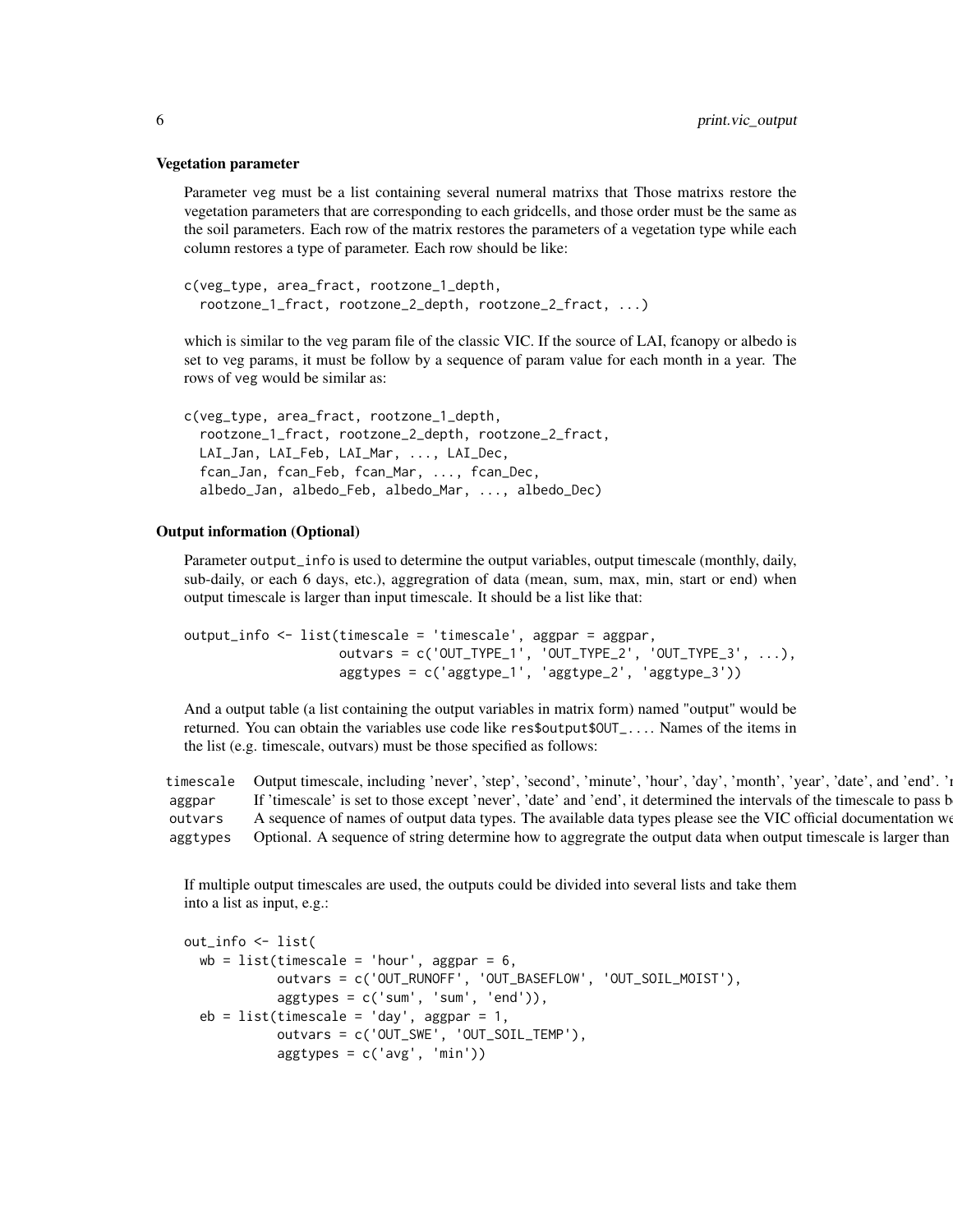#### print.vic\_output 7

)

This would return two output tables named "wb" and "eb" respectively.

#### Vegetation library (Optional)

Parameter veglib is a matrix or a numeric dataframe of a vegetation parameter library. Each row determines a type of vegetation while each column determines a parameter, including ovetstory (or not), LAI for each month in a year, etc. If not provided, it would use the default vegetation library of the NASA Landsurface Data Assimination System (LDAS) (Rodell et al., 2004), which contains 11 types of vegetation with the vegetation classification of UMD.

#### Snowband (elevation band) (Optional)

Parameter snowband is a matrix or a numeric dataframe determines the elevation band information for each gridcells. Each row determines the band information of a gridcell while a column determines the values of the elevation band parameters. This devide a single gridcell into several parts with dfferent elevation to run individually, to further consider the sub-gridcell heterogeneity of elevation and the resulted heterogeneity air temperature in a gridcell with higher variation of elevation. The information of elevation bands includes area fraction, mean elevation and fraction of precipitation falled to the gridcell of each elevation band of the gridcell. The order of the rows must be coresponding to the gridcells determined in the soil parameters. Each row should be like:

c(GRID\_ID, AFRAC\_1, AFRAC\_2, ..., AFRAC\_n, ELEV\_1, ELEV\_2, ..., ELEV\_n, PFRAC\_1, PFRAC\_2, ..., PFRAC\_n)

GRID\_ID is the id of the grid; AFRAC\_i means area fraction of each elevation band; ELEV\_i is their mean elevation; PFRAC\_i is there precipitation fraction. n is the number of elevation bands for each gridcell and is determined by 'nbands' in the global options. This can be set used veg\_param('nbands',n).

#### Vegetation forcing data (Optional)

Parameter forcing\_veg must be a list containing several 3D numeral arrays that containing vegetation forcing data such as LAI, albedo and fraction of canopy. Different to parameter forcing, each 3D array in the list is the vegetation forcing data for a single gridcell, and the order of the 3D arrays must be corresponding to the order of the gridcells determined in the soil parameter.

The dimensions of a 3D array are represents: [timestep, vegetation tile, forcing type]

That is, the first dimension determines the data of the timesteps, the second dimension determines the data for the different vegetation tiles in this gridcell that determined by the vegetation parameters, while the third dimension determined the data of different forcing data type (LAI, albedo or fcanopy), which should be corresponding to the parameter veg\_force\_types.

#### References

Hamman, J. J., Nijssen, B., Bohn, T. J., Gergel, D. R., and Mao, Y. (2018), The Variable Infiltration Capacity model version 5 (VIC-5): infrastructure improvements for new applications and reproducibility, Geosci. Model Dev., 11, 3481-3496, doi: [10.5194/gmd1134812018.](https://doi.org/10.5194/gmd-11-3481-2018)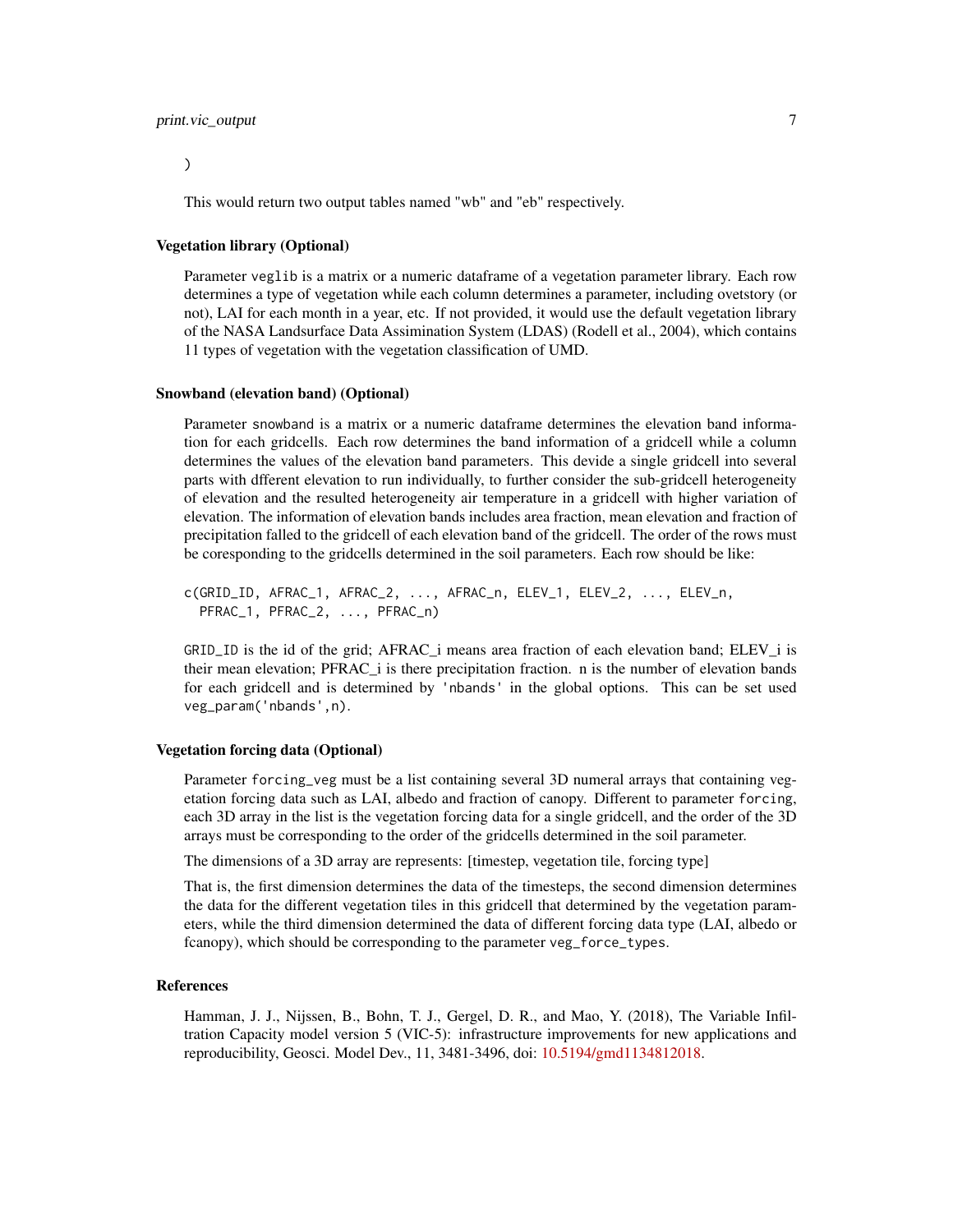Konzelmann, T, Van de Wal, R.S.W., Greuell, W., Bintanja, R., Henneken, E.A.C., Abe-Ouchi, A., 1996. Parameterization of global and longwave incoming radiation for the Greenland Ice Sheet. Global Planet. Change, 9:143-164.

Liang, X., Lettenmaier, D. P., Wood, E. F., and Burges, S. J. (1994), A simple hydrologically based model of land surface water and energy fluxes for general circulation models, J. Geophys. Res., 99(D7), 14415-14428, doi: [10.1029/94JD00483.](https://doi.org/10.1029/94JD00483)

Liang, X., and Xie, Z., 2001: A new surface runoff parameterization with subgrid-scale soil heterogeneity for land surface models, Advances in Water Resources, 24(9-10), 1173-1193.

Rodell, M., Houser, P.R., Jambor, U., Gottschalck, J., Mitchell, K., Meng, C.-J., Arsenault, K., Cosgrove, B., Radakovich, J., Bosilovich, M., Entin, J.K., Walker, J.P., Lohmann, D., and Toll, D. (2004), The Global Land Data Assimilation System, Bull. Amer. Meteor. Soc., 85(3), 381-394.

#### Examples

```
# This is a sample data to run VIC.
data(STEHE)
forcing <- STEHE$forcing
soil <- STEHE$soil
veg <- STEHE$veg
# Set the global options for a 7-days run.
vic_param('start_year', 1949)
vic_param('start_month', 1)
vic_param('start_day', 1)
vic_param('end_year', 1949)
vic_param('end_month', 1)
vic_param('end_day', 7)
vic_param('step_per_day', 24)
vic_param('snow_step_per_day', 24)
vic_param('runoff_step_per_day', 24)
# Run VIC.
outputs <- vic(forcing, soil, veg)
print(outputs)
# Use user defind outputs and snowband parameters.
vic_param('nbands', 5)
band <- STEHE$snowbands
out_info <- list(
 wb = list(timescale = 'hour', aggpar = 6,outvars = c('OUT_RUNOFF', 'OUT_BASEFLOW', 'OUT_SOIL_MOIST'),
            aggtypes = c('sum', 'sum', 'end')),
 eb = list(timescale = 'day', aggpar = 1,outvars = c('OUT_SWE', 'OUT_SOIL_TEMP'),
            aggtypes = c('avg', 'min')))
outputs <- vic(forcing, soil, veg, snowband = band, output_info = out_info)
print(outputs)
```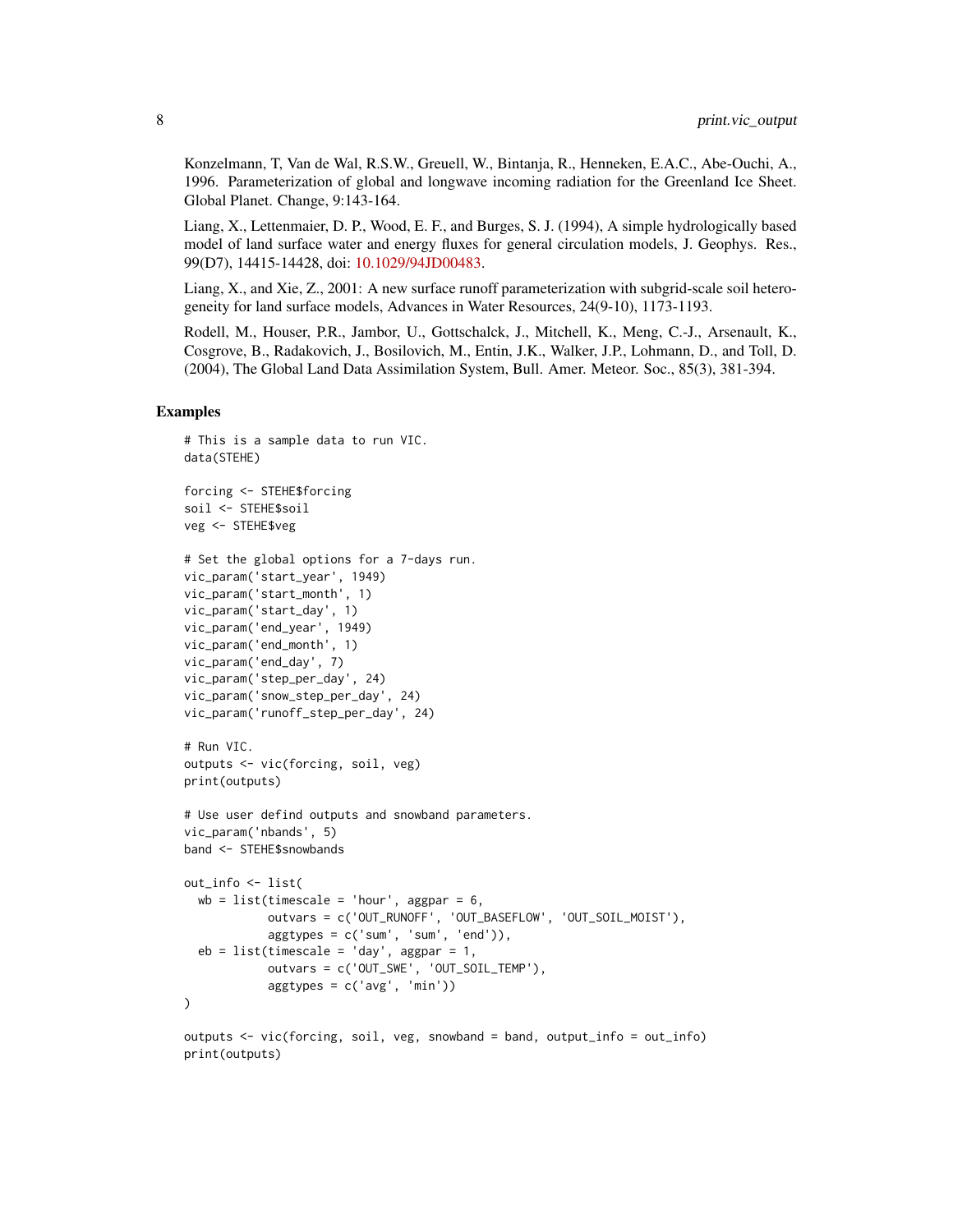#### <span id="page-8-0"></span>STEHE 9

```
# Example of parallelization
## Not run:
library(doParallel)
registerDoParallel(cores=4)
outputs <- vic(forcing, soil, veg, snowband = band, parall = TRUE)
stopImplicitCluster()
print(outputs)
```
## End(Not run)

STEHE *Sample datasets of the Stehekin for the running of the VIC model provided by UW Hydro*

#### Description

Sample datasets of the Stehekin for the running of the VIC model provided by UW Hydro

#### Usage

STEHE

#### Format

A list including meteorological forcing data, soil parameters, vegetation parameters, vegetation library, snowband parameters and vegetation forcing data for 16 0.25 degree gridcells. The dataset is provided by the [Computational Hydrology group,](http://uw-hydro.github.io/) Department of Civil and Environmental Engineering at the University of Washington.

This is a list containing:

- forcing 10-day hourly meteorological forcing data from 1949-01-01 to 1949-01-10, including precipitation, air temperature, longwave and shortwave radiation, wind speed, vapor pressure, and air pressure.
- soil soil parameters for 16 gridcells.
- veg vegetation parameters for 16 gridcells.
- snowbands elevation band (snow band) parameters.

veglib vegetation library.

- forcing\_veg vegetation forcing data including LAI, fraction of canopy, and albedo. This is generated by simply temporally repeat the values of veglib according to veg.
- runoff\_table\_daily Three-year daily runoff outputs of the VIC model from 1949-01-01 to 1951- 12-31. This is as the sample input data of the streamflow routing model of Lohmann in the form of output table returned by  $\text{vic}()$ , containing two output variable: OUT\_RUNOFF and OUT\_BASEFLOW.
- streamflow obs Observed streamflow series to be the reference to evaluate the streamflow simulation results.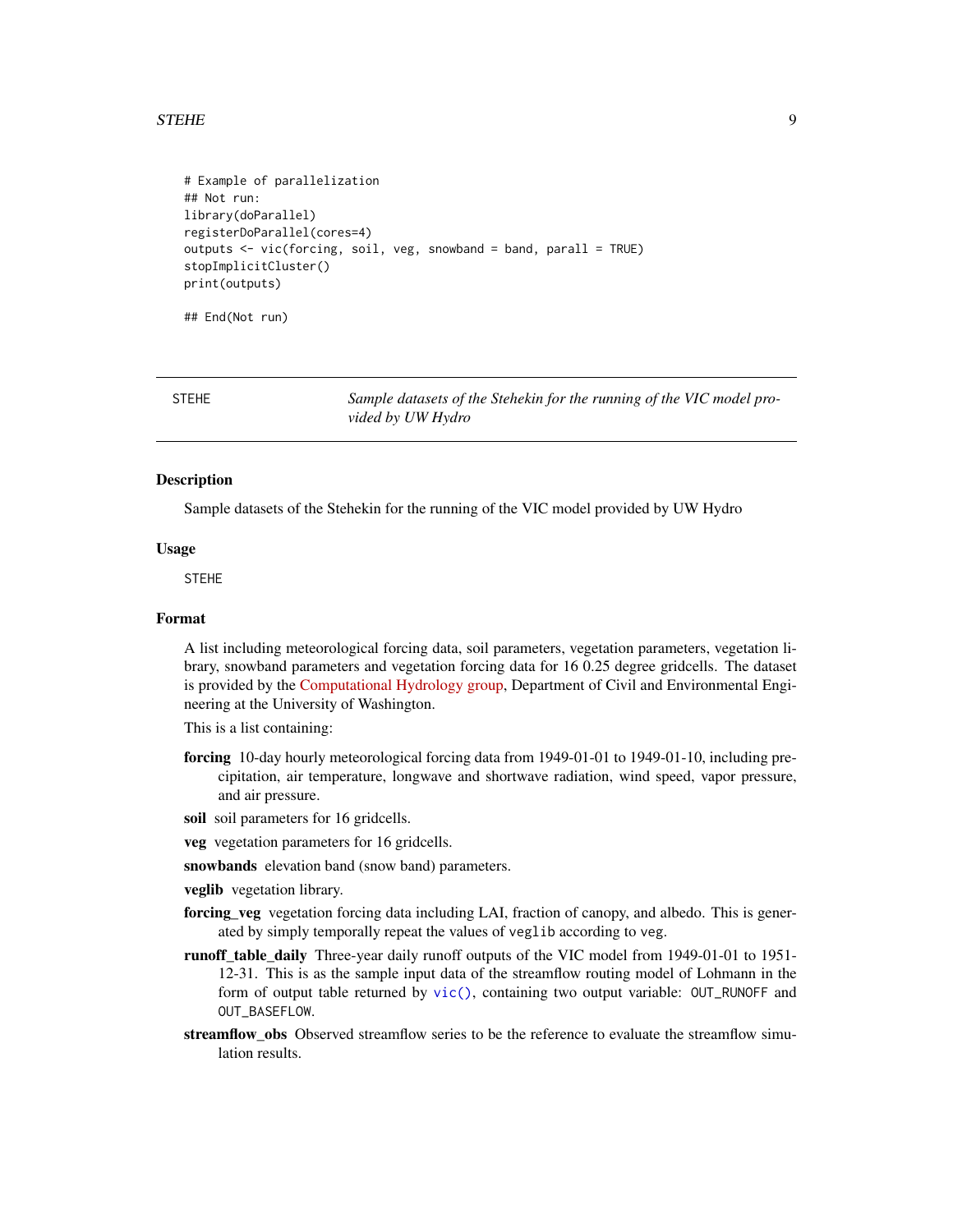#### Source

```
https://github.com/UW-Hydro/VIC_sample_data
http://uw-hydro.github.io/
```
veglib\_IGBP *IGBP vegetation library for VIC model*

#### Description

This library is originated from Python package hydrate.

#### Usage

veglib\_IGBP

#### Format

An object of class data.table (inherits from data.frame) with 17 rows and 58 columns.

#### References

- 1. https://github.com/KMarkert/hydrate/blob/master/hydrate/lookups/veg\_params.py
- 2. https://github.com/KMarkert/hydrate
- 

vic\_params *Get or set global parameters of the VIC model.*

#### Description

Get or set global parameters of the VIC model.

#### Usage

```
vic_params(options)
```
vic\_param(par, val = NULL)

#### Arguments

| options | List object, see details                                                                      |
|---------|-----------------------------------------------------------------------------------------------|
| par     | Name of the VIC global parameter.                                                             |
| val     | Value of the parameter to be set. Will return the current setting value when not<br>provided. |

<span id="page-9-0"></span>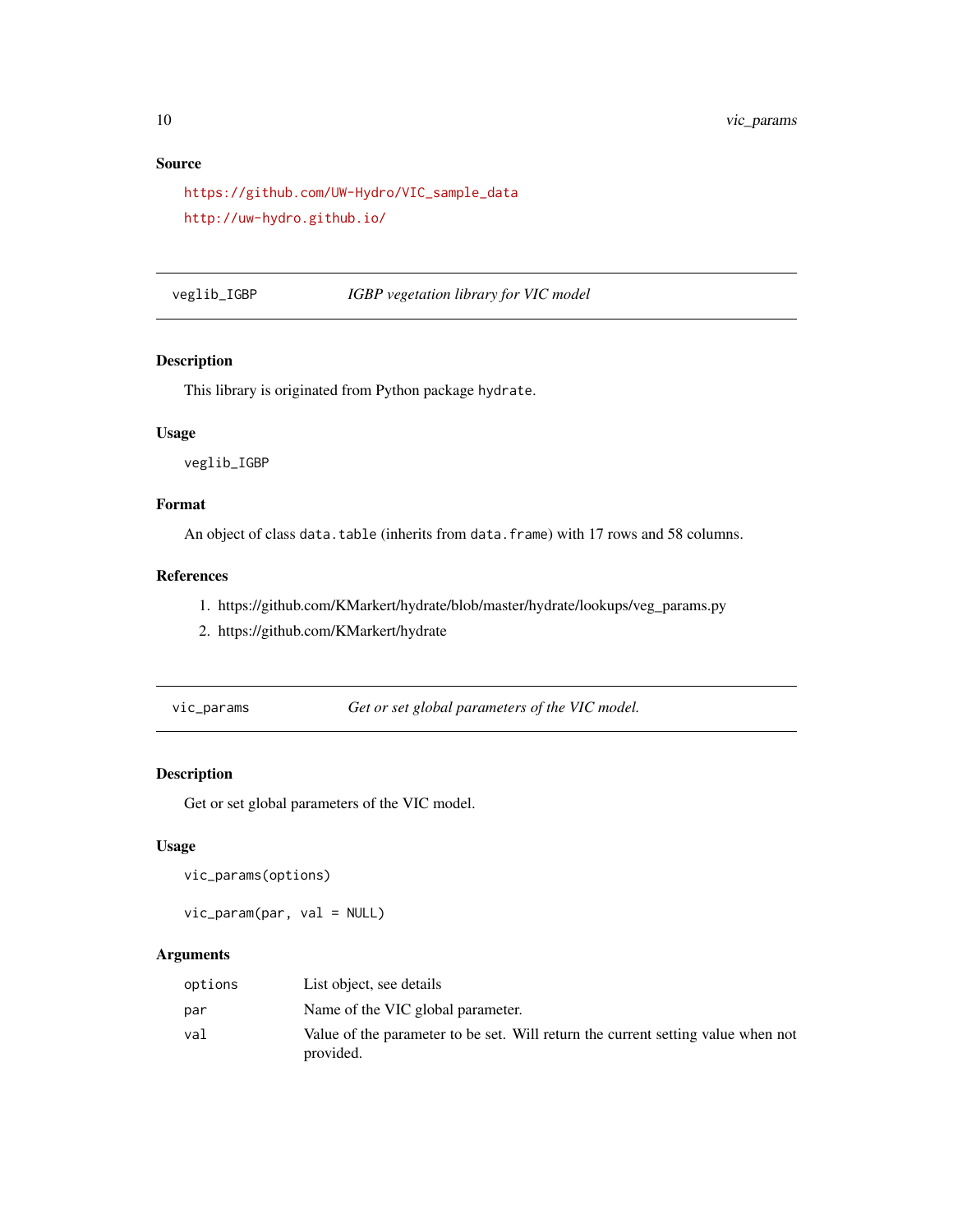<span id="page-10-0"></span>vic\_params 11

#### Details

The global paremteres are as follows:

- nlayers Integer. Number of moisture layers used by the model. Default  $= 3$ .
- nnodes Integer. Number of thermal solution nodes in the soil column.
- step\_per\_day Integer. Number of simulation time steps per day. Should be  $> 4$  when full\_energy=TRUE or frozen\_soil=TRUE.
- snow\_step\_per\_day Integer. Number of time steps per day used to solve the snow model (if  $step\_per\_day > 1$ , this should = step\_per\_day)
- runoff\_step\_per\_day Integer. Number of time steps per day used to solve the runoff model  $(\text{should be} >= step\_per\_day)$
- start\_year Integer. Year of model simulation starts.
- start month Integer. Month of model simulation starts
- start\_day Integer. Day of model simulation starts
- start sec Integer. Second of model simulation starts (e.g., start\_sec  $= 0$  means starting from the beginning of a day; start  $\sec = 3600$  for starting from the beginning of the second hour of a day). Default  $= 0$ .
- nrecs Integer. Number of time steps over which to run model. The number of records must be defined such that the model completes the last day. Either??nrecs or end\_year, end\_month, and end\_day must be specified, but??not both.
- end vear Integer. Year of model simulation ends.
- end month Integer. Month of model simulation ends
- end\_day Integer. Day of model simulation ends
- calendar Boolean. Calendar to use. Calendar to use. Must be one of: "standard", "gregorian", "proleptic\_gregorian", "noleap", "365\_day", "360\_day", "julian", "all\_leap", "366\_day."
- time units Boolean. Units for output time variables. Units for output time variables. Should be one of "days", "hours", "minutes", "seconds". Default = days.
- full\_energy Boolean. Option for computing land surface temperature (soil or snowpack surface). TRUE??= compute (via iteration) the temperature that balances the surface energy budget. FALSE??= set surface temperature equal to air temperature. Default = False.
- close\_energy Boolean. Option for controlling links between the energy balances of the surface and the canopy. TRUE??= iterate between the canopy and surface energy balances until they are consistent. FALSE??= compute the surface and canopy energy balances separately, once per time step.?? Default = FALSE.
- frozen\_soil Boolean. Option for handling the water/ice phase change in frozen soils. TRUE = account for water/ice phase change (including latent heat).  $FALSE = soil$  moisture always remains liquid, even when below 0 C; no latent heat effects and ice content is always 0. Default = FALSE. To activate this option, the user must also set the FS\_ACTIVE flag to 1 in the soil parameters (parameter soil of [vic\(\)](#page-3-1)) for each grid cell where this option is desired. In other words, the user can choose for some grid cells (e.g. cold areas) to compute ice contents and for others (e.g. warm areas) to skip the extra computation.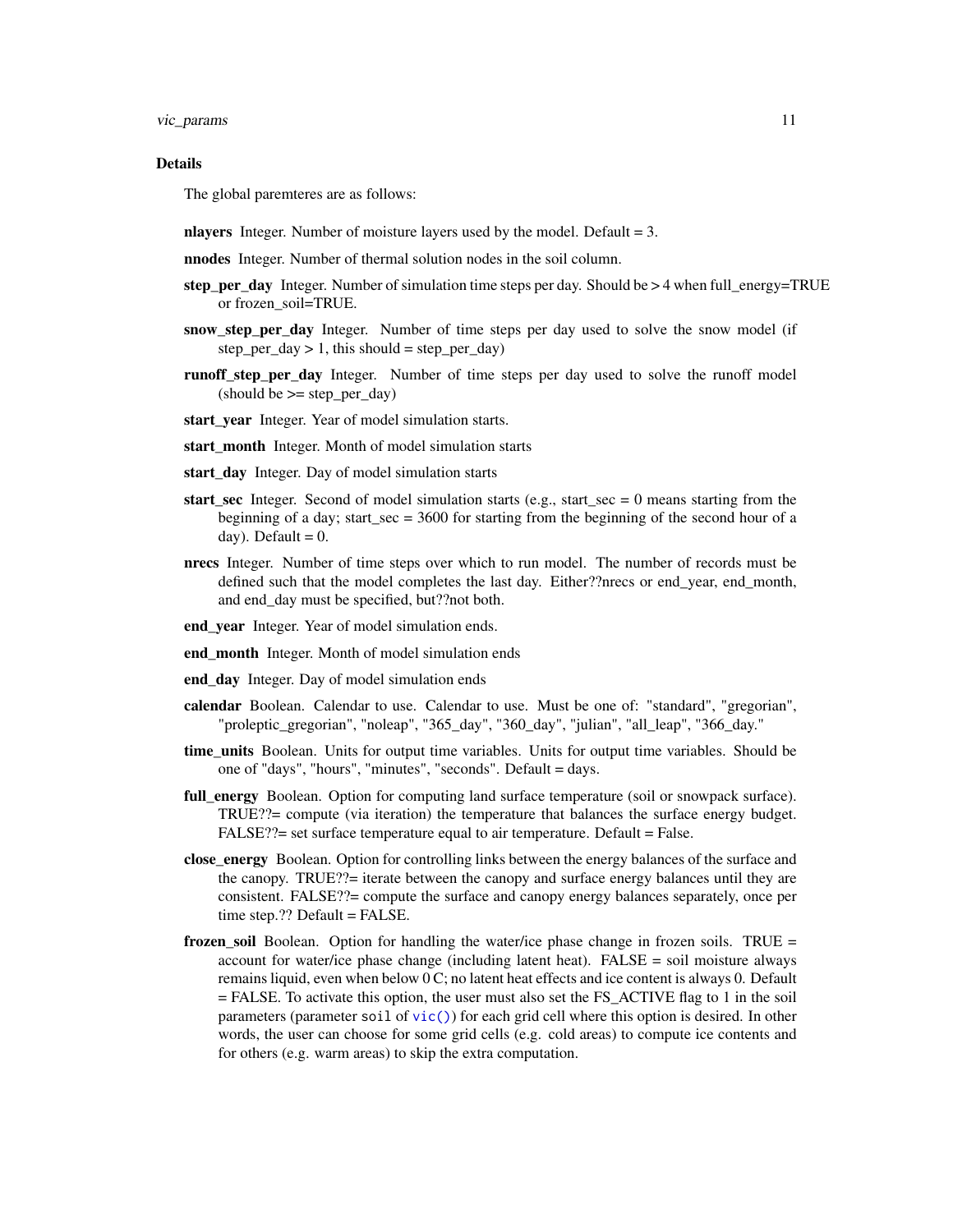- quick\_flux Boolean. Option for computing the soil vertical temperature profile. TRUE = use the approximate method described by Liang et al. (1999) to compute soil temperatures and ground heat flux; this method ignores water/ice phase changes. FALSE  $=$  use the finite element method described in Cherkauer and Lettenmaier (1999) to compute soil temperatures and ground heat flux; this method is appropriate for accounting for water/ice phase changes. Default = FALSE (i.e. use Cherkauer and Lettenmaier, 1999) when running FROZEN\_SOIL; and TRUE (i.e. use Liang et al. ,1999) in all other cases.
- implicit Boolean. If TRUE the model will use an implicit solution for the soil heat flux equation of Cherkauer and Lettenmaier (1999) (quick\_flux is FALSE), otherwise uses original explicit solution. When quick flux is TRUE the implicit solution has no effect. The user can override this option by setting implicit to FALSE in the global parameters. The implicit solution is guaranteed to be stable for all combinations of time step and thermal node spacing; the explicit solution is only stable for some combinations. If the user sets implicit to FALSE, VIC will check the time step, node spacing, and soil thermal properties to confirm stability. If the explicit solution will not be stable, VIC will exit with an error message. Default = TRUE.
- quick\_solve Boolean. This option is a hybrid of quick\_flux. If TRUE, model will use the method described by Liang et al. (1999) to compute ground heat flux during the surface energy balance iterations, and then will use the method described in Cherkauer and Lettenmaier (1999) for the final solution step. Default = FALSE.
- no\_flux Boolean. If TRUE model will use a no flux bottom boundary with the finite difference soil thermal solution (i.e. quick  $flux = FALSE$  or full energy = TRUE or frozen soil = TRUE). Default = FALSE (i.e., use a constant temperature bottom boundary condition).
- exp trans Boolean. If TRUE the model will exponentially distributes the thermal nodes in the Cherkauer and Lettenmaier (1999) finite difference algorithm, otherwise uses linear distribution. (This is only used if frozen\_soil = TRUE). Default = TRUE.
- $grad_flux_type$  Integer. Options for handling ground flux:  $0 = use$  (flawed) formulas for ground flux, delta H, and fusion as in VIC 4.0.6 and earlier.  $1 =$  use formulas from VIC 4.1.0. This option exists for backwards compatibility with earlier releases and likely will be removed in later releases. Default  $= 1$ .
- **Tfallback** Boolean. Options for handling failures of T iterations to converge. FALSE = if T iteration fails to converge, report an error. TRUE  $=$  if T iteration fails to converge, use the previous time step's T value. This option affects the temperatures of canopy air, canopy snow, ground snow pack, ground surface, and soil T nodes. If TFALLBACK is TRUE, VIC will report the total number of instances in which the previous step's T was used, at the end of each grid cell's simulation. In addition, a time series of when these instances occurred (averaged across all veg tile/snow band combinations) can be written to the outputs, using the following output variables: OUT\_TFOL\_FBFLAG = time series of T fallbacks in canopy snow T solution. OUT\_TCAN\_FBFLAG = time series of T fallbacks in canopy air T solution. OUT\_SNOWT\_FBFLAG = time series of T fallbacks in snow pack surface T solution. OUT SURFT FBFLAG = time series of T fallbacks in ground surface T solution. OUT\_SOILT\_FBFLAG = time series of T fallbacks in soil node T solution (one time series per node). Default = TRUE.
- share layer moist Boolean. If TRUE, then??if??the soil moisture in the layer that contains more than half of the roots is above the critical point, then the plant's roots in the drier layers can access the moisture of the wetter layer so that the plant does not experience moisture limitation. If FALSE or all of the soil layer moistures are below the critical point, transpiration in each layer is limited by the layer's soil moisture. Default: TRUE.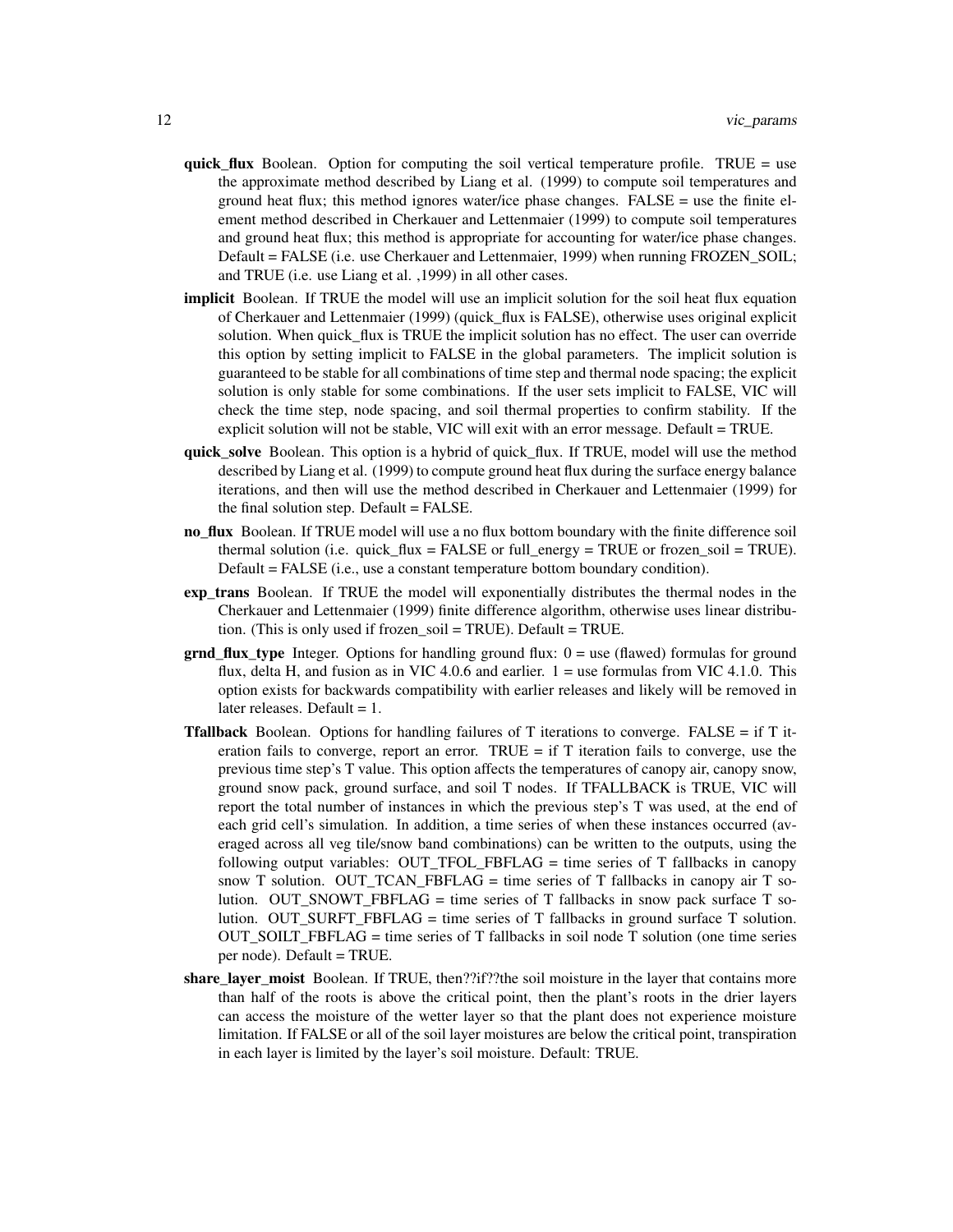- <span id="page-12-0"></span>spatial\_frost Integer. Option to allow spatial heterogeneity in soil temperature.  $0 =$ Assume soil temperature is horizontally constant (only varies with depth).  $> 0 =$  Assume soil temperatures at each given depth are distributed horizontally with a uniform (linear) distribution and the value would be the number of frost sub-areas (each having a distinct temperature). In this case, even when the mean temperature is below freezing, some portion of the soil within the grid cell at that depth could potentially be above freezing. This requires specifying a frost slope value as an extra field in the soil parametes, so that the minimum/maximum temperatures can be computed from the mean value. The maximum and minimum temperatures will be set to mean temperature  $+/-$  frost slope. Default = 0.
- $snow\_den$  Boolean. Options for computing snow density.  $0 = Use$  algorithm taken from SNTHRM model.1 = Use traditional VIC algorithm taken from Bras (1990). Default = 0.
- blowing Boolean. If TRUE, compute evaporative fluxes due to blowing snow. Default = FALSE.
- blowing\_var\_threshold Boolean. If TRUE, a variable shear stress threshold is used to determine the blowing snow flux. If FALSE, then a fixed threshold is used. See Li and Pomeroy (1997) for details. Default: TRUE.
- blowing\_calc\_prob Boolean. If TRUE, the probability of occurrence of blowing snow is calculated as a function of environmental conditions. If FALSE, then the probability is set to 1. See Lu and Pomeroy (1997) for details. Default: TRUE.
- blowing simple Boolean. If TRUE, the sublimation flux of blowing snow is calculated as a function vapor pressure and wind speed. If FALSE, then additional calculations are made to account for a saltation and suspension layer. See Lu and Pomeroy (1997) for details. Default: FALSE.
- blowing fetch Boolean. This option is only used when BLOWING SIMPLE is set to FALSE. When this option is set to TRUE, the fetch is accounted for in the calculation of the sublimation flux from blowing snow. If FALSE then the fetch is not used. See Lu and Pomeroy (1997) for details. Default: TRUE.
- blowing spatial wind Boolean. If TRUE, multiple wind speed ranges, calculated according to a probability distribution, are used to determine the sublimation flux from blowing snow. If FALSE, then a single wind speed is used. See Lu and Pomeroy (1997) for details. Default: TRUE.
- **compute\_treeline** Integer. Options for handling above-treeline vegetation.  $0 = Do$  not compute treeline or replace vegetation above the treeline.  $> 0$  means compute the treeline elevation based on average July temperatures; for those elevation bands with elevations above the treeline (or the entire grid cell if nbands  $= 1$  when the grid cell elevation is above the tree line), if they contain vegetation tiles having overstory, replace that vegetation with the vegetation having id that same as the value of this parameter in the vegetation library. You must supply VIC with a July average air temperature in the optional July\_Tavg field of the soil parameters (parameter soil of  $\text{vic}()$ ), and set the july\_tavg option to TRUE so that VIC can read the soil parameters correctly. If lakes=TRUE, compute treeline must be FALSE. Default = FALSE.
- corrprec Boolean. If TRUE correct precipitation for gauge undercatch. This option is not supported when using snow/elevation bands. Default = FALSE.
- spatial snow Boolean. Option to allow spatial heterogeneity in snow water equivalent (yielding partial snow coverage) when the snow pack is melting.  $FALSE = Assume$  snow water equivalent is constant across grid cell. TRUE = Assume snow water equivalent is distributed horizontally with a uniform (linear) distribution, so that some portion of the grid cell has 0 snow pack.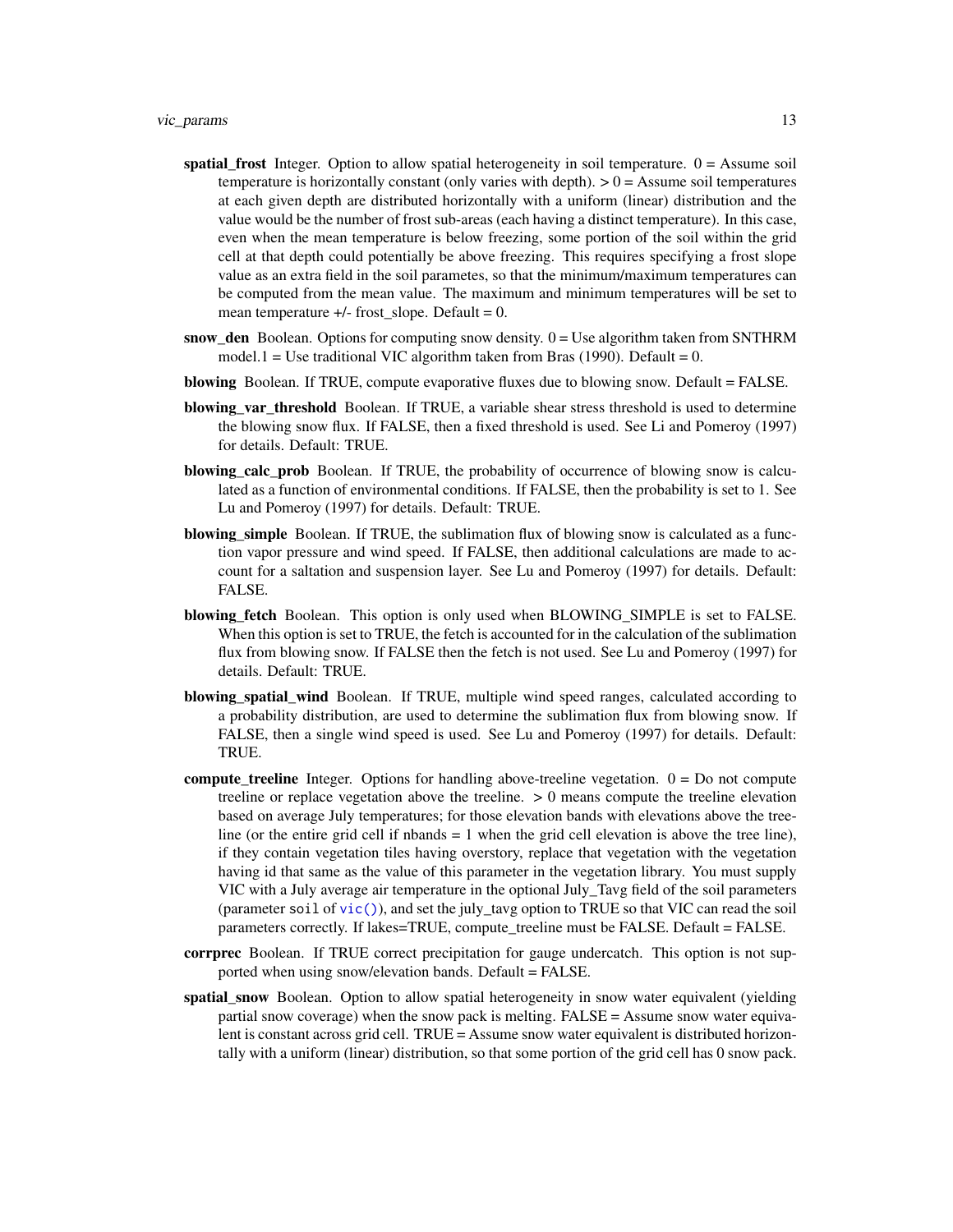This requires specifying the max\_snow\_distrib\_slope value as an extra field in the soil parameters (parameter soil of [vic\(\)](#page-3-1)). max\_snow\_distrib\_slope should be set to twice the desired minimum spatial average snow pack depth [m]. I.e., if we define depth\_thresh to be the minimum spatial average snow depth below which coverage < 1.0, then max\_snow\_distrib\_slope  $= 2*depth_{\text{th}}$  artial snow coverage is only computed when the snow pack has started melting and the spatial average snow pack depth <= max\_snow\_distrib\_slope/2. During the accumulation season, coverage is 1.0. Even after the pack has started melting and depth  $\leq$ max snow distrib slope/2, new snowfall resets coverage to 1.0, and the previous partial coverage is stored. Coverage remains at 1.0 until the new snow has melted away, at which point the previous partial coverage is recovered. Default = FALSE.

- AERO\_resist\_cansnow Integer. Options for aerodynamic resistance in snow-filled canopy. 0??= Multiply by 10 for latent heat, but do NOT multiply by 10 for sensible heat. When no snow in canopy, use surface aero\_resist instead of overstory aero\_resist. (As in VIC 4.0.6). 1 = Multiply by 10 for both latent and sensible heat. When no snow in canopy, use surface aero\_resist instead of overstory aero\_resist.  $2 =$  Multiply by 10 for both latent and sensible heat. Always use overstory aero\_resist (snow or bare). 3??= Apply stability correction, instead of multiplying by 10, for both latent and sensible heat. Always use overstory aero\_resist (snow or bare).?? NOTE: this option exists for backwards compatibility with earlier releases and likely will be removed in later releases.??Default  $= 2$ .
- carbon Boolean. Options for simulating carbon cycle or not. FALSE??= do not simulate carbon cycle. TRUE??= simulate carbon cycle.??Default = FALSE.
- RC\_mode Integer. Determines how canopy resistance is computed. 0??= VIC computes canopy resistance by applying resistance factors to the veg class's minimum canopy resistance listed in the veg library. 1??= VIC computes canopy resistance by applying resistance factors to the canopy resistance corresponding to photosynthetic demand (in the absence of moisture limitation).?? Default =  $0$ .
- veglib\_photo Boolean. Tells VIC about the contents of the veg library. Options for VEGLIB\_PHOTO: FALSE??= veg library does not contain photosynthesis parameters. TRUE = veg library contains photosynthesis parameters. Default = FALSE
- continue\_error Boolean. Options for handling fatal errors. FALSE??= if simulation of a grid cell encounters an error, exit VIC. TRUE??= if simulation of a grid cell encounters an error, move to next grid cell.??Default = TRUE.
- wind\_h Numeric. Height [m] of wind speed measurement over bare soil and snow cover. Wind measurement height over vegetation is now read from the vegetation library for all types, the value in the global options only controls the wind height over bare soil and over the snow pack when a vegetation canopy is not defined.
- canopy\_layers Integer. Number of canopy layers in the model. Default: 3.
- **baseflow** Integer. This option describes the form of the baseflow parameters in the soil parameters (parameter soil of  $\text{vic}()$ ): 0 = fields 5-8 of the soil parameters are the standard VIC baseflow parameters; 1 = fields 5-8 of the soil parameters are the baseflow parameters from Nijssen et al  $(2001)$  Default = 0.
- july tavg Boolean. If TRUE then VIC will expect an additional column (July\_Tavg) in the soil parameters (parameter soil of  $\text{vic}()$ ) to contain the gridcell's average July temperature. If your soil parameters contains this optional column, you MUST set this parameter to TRUE so that VIC can read the soil parameters correctly. NOTE: Supplying July average temperature is only required if the compute\_treeline option is set to TRUE. Default = FALSE.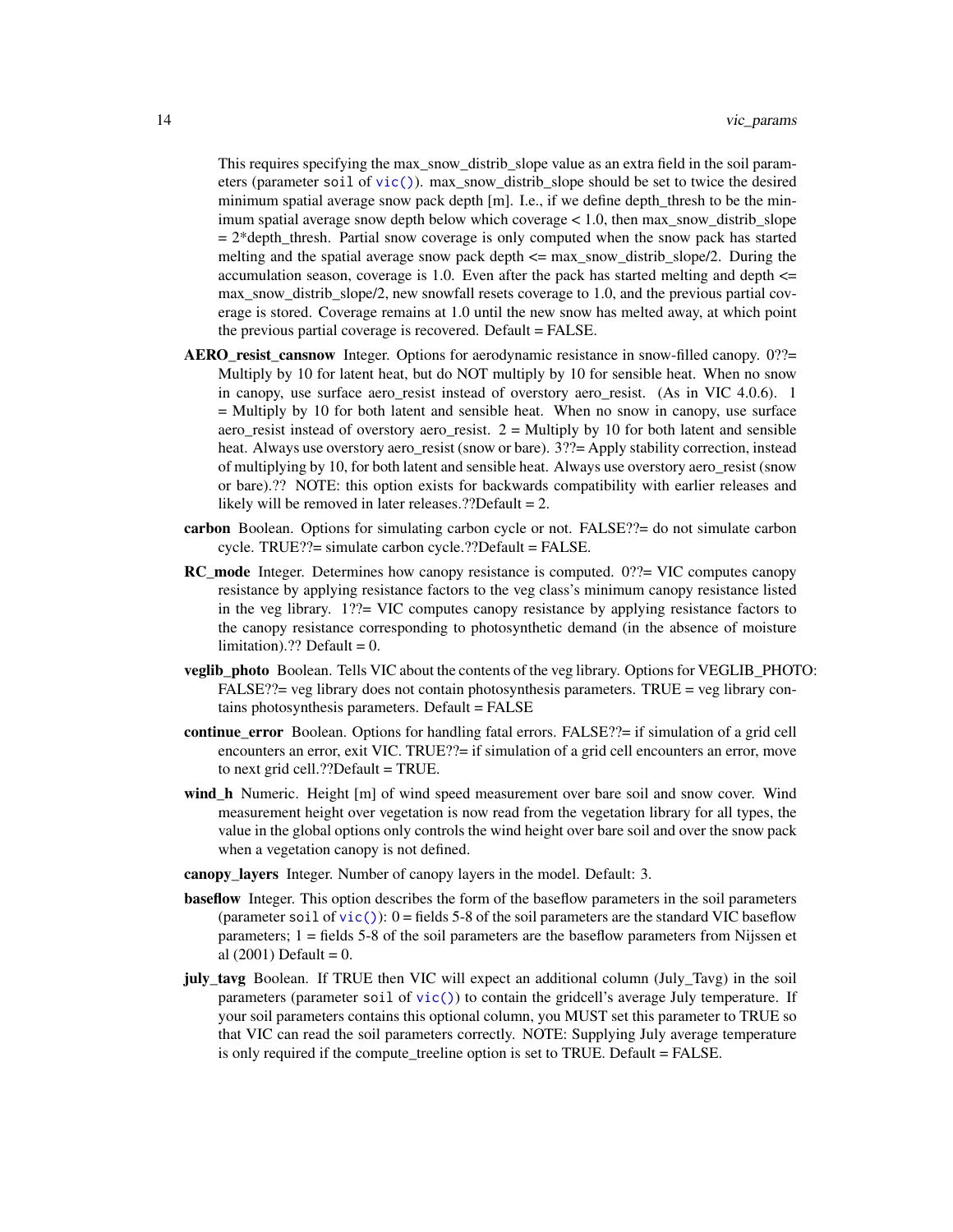- <span id="page-14-0"></span>organic Boolean. TRUE = the soil parameters (parameter soil of  $\text{vic}()$ ) contains  $3^*$ Nlayer extra columns. For each layer: the organic fraction, and the bulk density and soil particle density of the organic matter in the soil layer.  $FALSE =$  the soil parameters do not contain any information about organic soil, and organic fraction should be assumed to be 0. Default  $=$ FALSE.
- nrootzones Integer. Number of defined root zones defined for root distribution.
- vegpar\_albedo Boolean. If TRUE the vegetation parameters (parameter veg of [vic\(\)](#page-3-1)) contains the columns for each vegetation type that defines monthly albedo values for each vegetation type for each grid cell. Default = FALSE.
- albedo\_src Integer. This option tells VIC where to look for ALBEDO values:  $1 =$  Use the ALBEDO values listed in the vegetation library.  $2 =$  Use the ALBEDO values listed in the vegetation parameters (parameter veg of [vic\(\)](#page-3-1)). Note: for this to work, vegpar\_albedo must be TRUE.  $3=$  Use the albedo values in the parameter forcing veg of [vic\(\)](#page-3-1). For this to work, albedo must be supplied in codeforcing veg. Default  $= 1$ .
- **vegpar\_LAI** Boolean. If TRUE the vegetation parameters (parameter veg of  $\text{vic}()$ ) contains an extra line for each vegetation type that defines monthly LAI values for each vegetation type for each gridcell. Default = FALSE.
- **LAI\_src** Boolean. This option tells VIC where to look for LAI values:  $1 =$  Use the LAI values listed in the vegetation library.  $2 =$  Use the LAI values listed in the vegetation parameters (parameter veg of  $\text{vic}()$ ). Note: for this to work, vegpar LAI must be TRUE. 3= Use the LAI values in the parameter forcing\_veg of [vic\(\)](#page-3-1). For this to work, albedo must be supplied in codeforcing veg. Default  $= 1$ .
- veglib\_fcan Boolean. If TRUE the vegetation library contains monthly FCANOPY values for each vegetation type for each grid cell (between the LAI and ALBEDO values). Default = FALSE.
- **vegpar fcan** Boolean. If TRUE the vegetation parameters (parameter veg of [vic\(\)](#page-3-1)) contains an extra line for each vegetation type that defines monthly FCANOPY values for each vegetation type for each grid cell. Default = FALSE.
- fcan\_src Boolean. This option tells VIC where to look for FCANOPY values: 0 = Set FCANOPY to 1.0 for all veg classes, all times, and all locations.  $1 =$  Use the FCANOPY values listed in the vegetation library. Note: for this to work, veglib\_fcan must be TRUE.  $2 =$  Use the FCANOPY values listed in the vegetation parameters (parameter veg of [vic\(\)](#page-3-1)). Note: for this to work, vegpar\_fcan must be TRUE. 3= Use the FCANOPY values in the parameter forcing\_veg of [vic\(\)](#page-3-1). For this to work, FCANOPY must be supplied in codeforcing\_veg Default  $= 0$ .
- nbands Integer. Maximum number of snow elevation bands to use. Parameter snowband should be provided for the [vic\(\)](#page-3-1) function when  $> 1$ . Default = 1.
- lakes Boolean. Options for if simulate lakes lake parameter or not. Default = FALSE.
- lake\_profile Boolean. Options for describing lake profile: FALSE??= VIC computes a parabolic depth-area profile for the lake basin. TRUE??= VIC reads user-specified depth-area profile from the lake parameters. Default = FALSE.
- **resolution** Numeric. Width of grid cells, in decimal degree latitude or longitude. Default = none, but must be set by the user to match the grid cell size if the lake model is running.

#### Value

No return value. Set global options for VIC model.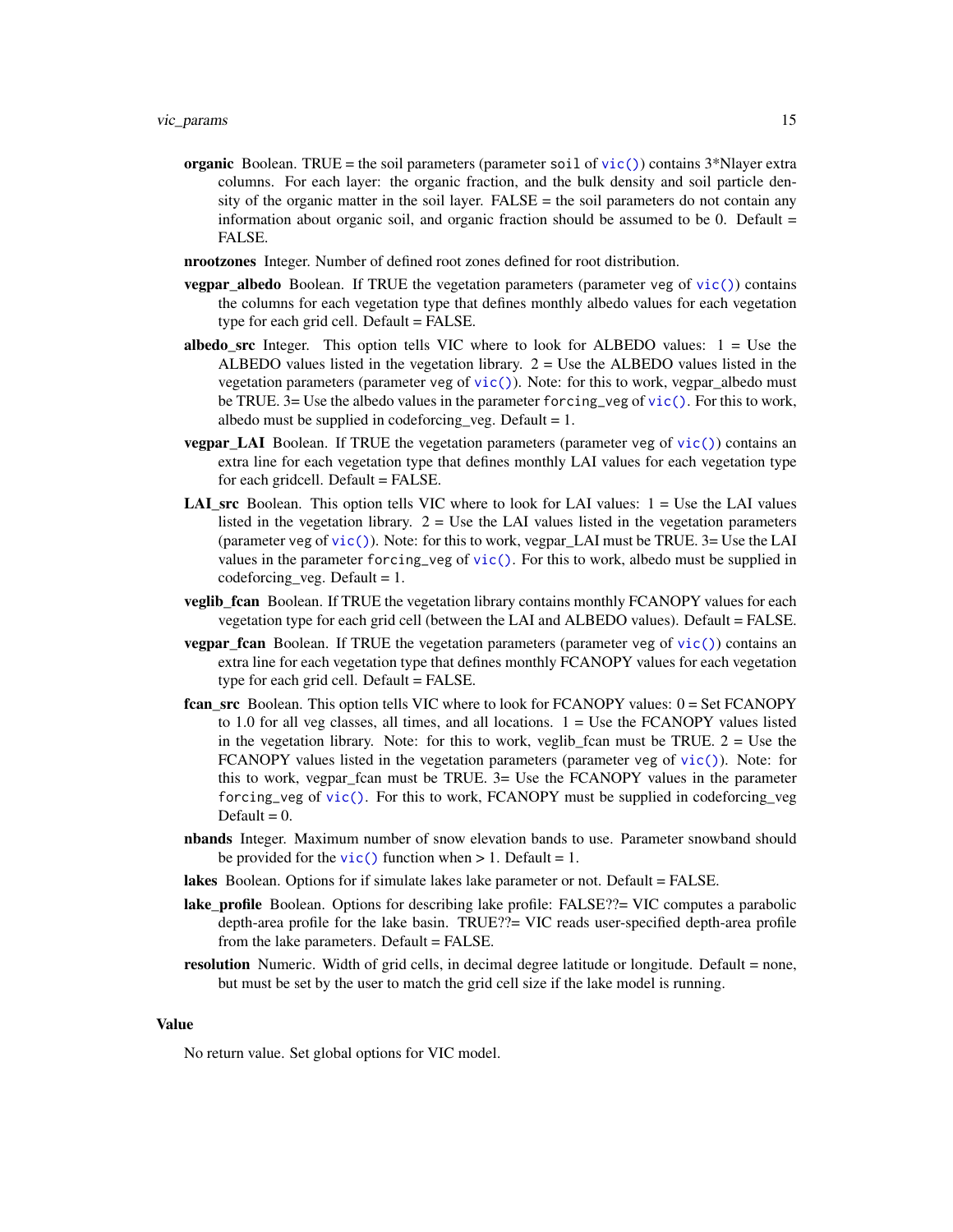#### References

Bras, R. F., 1990: Hydrology, an introduction to hydrologic science, Addison-Wesley.

Cherkauer, K. A. and D. P. Lettenmaier, 1999: Hydrologic effects of frozen soils in the upper Mississippi River basin, J. Geophys. Res., 104(D16), 19,599-19,610.

Liang, X., E. F. Wood, and D. P. Lettenmaier, 1999: Modeling ground heat flux in land surface parameterization schemes, J. Geophys. Res., 104(D8), 9581-9600.

Nijssen, B.N., R. Schnur and D.P. Lettenmaier, 2001: Global retrospective estimation of soil moisture using the Variable Infiltration Capacity land surface model, 1980-1993, J. Clim., 14(8), 1790- 1808, doi:10.1175/1520-0442(2001)014<1790:GREOSM>2.0.CO;2.

vic\_version *Display version of VIC model and this package.*

#### Description

Display version of VIC model and this package.

#### Usage

vic\_version()

XAJ *Run Xinanjiang (XAJ) model (three sources, lumped).*

#### Description

An R implementation of three-source Xinanjiang model by Renjun Zhao, used for daily streamflow simulation.

#### Usage

```
XAJ(PREC, EVAP, params, area = dt * 3.6, dt = 24, full.UH = FALSE)
```
#### Arguments

| <b>PREC</b> | Time series of precipitation (daily)                                                                                                                     |
|-------------|----------------------------------------------------------------------------------------------------------------------------------------------------------|
| <b>EVAP</b> | Time series of pan evaporation or potential evapotranspiration (daily), length<br>must equal to PREC                                                     |
| params      | parameters XAJ.param.range()                                                                                                                             |
| area        | Basin area $(km^2)$ .                                                                                                                                    |
| dt          | time step (in hour) of the simulation                                                                                                                    |
| full.UH     | Use the unit hydrograph defined by user, rather than the instantaneous unit hy-<br>drograph (IUH) of Nash, for routing of surface runoff. Default FALSE. |

<span id="page-15-0"></span>16 XAJ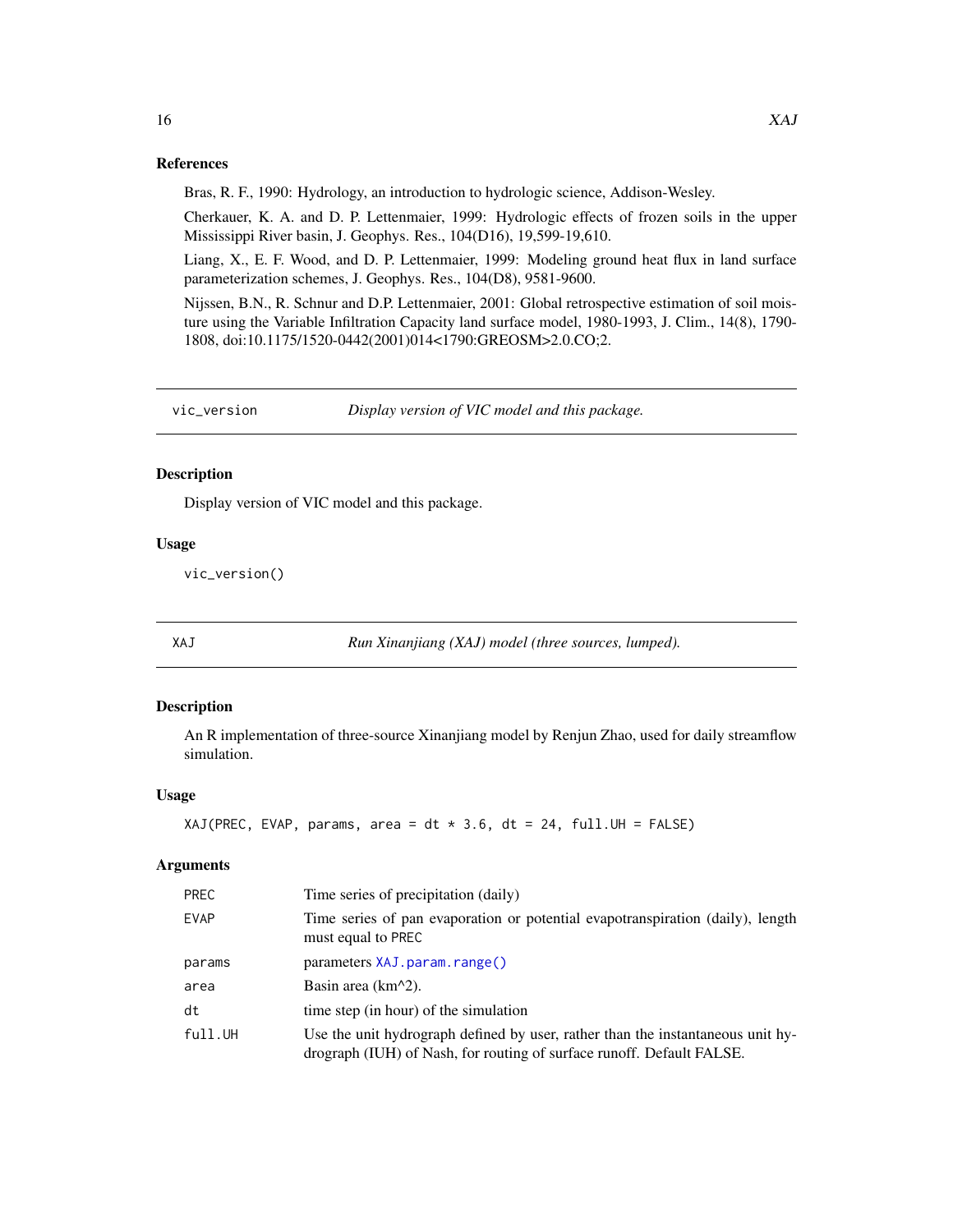#### <span id="page-16-0"></span>XAJ.param.range 17

#### Value

This function returns a data frame of some common variables of the XAJ model at each time step, such as evaporation, soil moisture, surface and underground runoff.

#### The variables of the table including::

- E : Total evaporation (mm)
- EU : Evaporation (mm) of upper soil layer
- EL : Evaporation (mm) of lower soil layer
- ED : Evaporation (mm) of deep soil layer
- W : Total soil moisture (mm)
- WU : Soil moisture (mm) of upper soil layer
- WL : Soil moisture (mm) of lower soil layer
- WD : Soil moisture (mm) of deep soil layer
- R : Total runoff (mm) of each time step
- RS : Surface runoff (mm) of each time step
- RI : Interflow (mm) of each time step
- RG : Underground runoff (mm) of each time step
- $Q$ : Total runoff (m^3/s) at the outlet of the basin
- $OS: Surface$  runoff  $(m^2/3/s)$  at the outlet of the basin
- QI : Interflow runoff (m^3/s) at the outlet of the basin
- QG : Underground runoff  $(m^2/3/s)$  at the outlet of the basin

#### **References**

Zhao and Liu, 1995. The Xinanjiang model, Computer Models of Watershed Hydrology, Water Resources Publication, Highlands Ranch, CO (1995), pp. 215-232

<span id="page-16-1"></span>XAJ.param.range *XAJ parameters*

#### **Description**

The lumped XAJ model has 13 parameters, including:

• If full.UH = FALSE:

The parameter params must be a numeric vector looks like: c(KC, IM, WUM, WLM, WDM, C, B, SM, EX, KI, KG, CI, CG, N, NK)

• If full.UH = TRUE:

when use the instantaneous unit hydrograph of Nash, or looks like: c(KC, IM, WUM, WLM, WDM, C, B, SM, EX, KI, KG, CI, CG, UH\_1 UH\_1, UH\_2, ..., UH\_n means the series of the unit hydrograph.

#### Usage

XAJ.param.range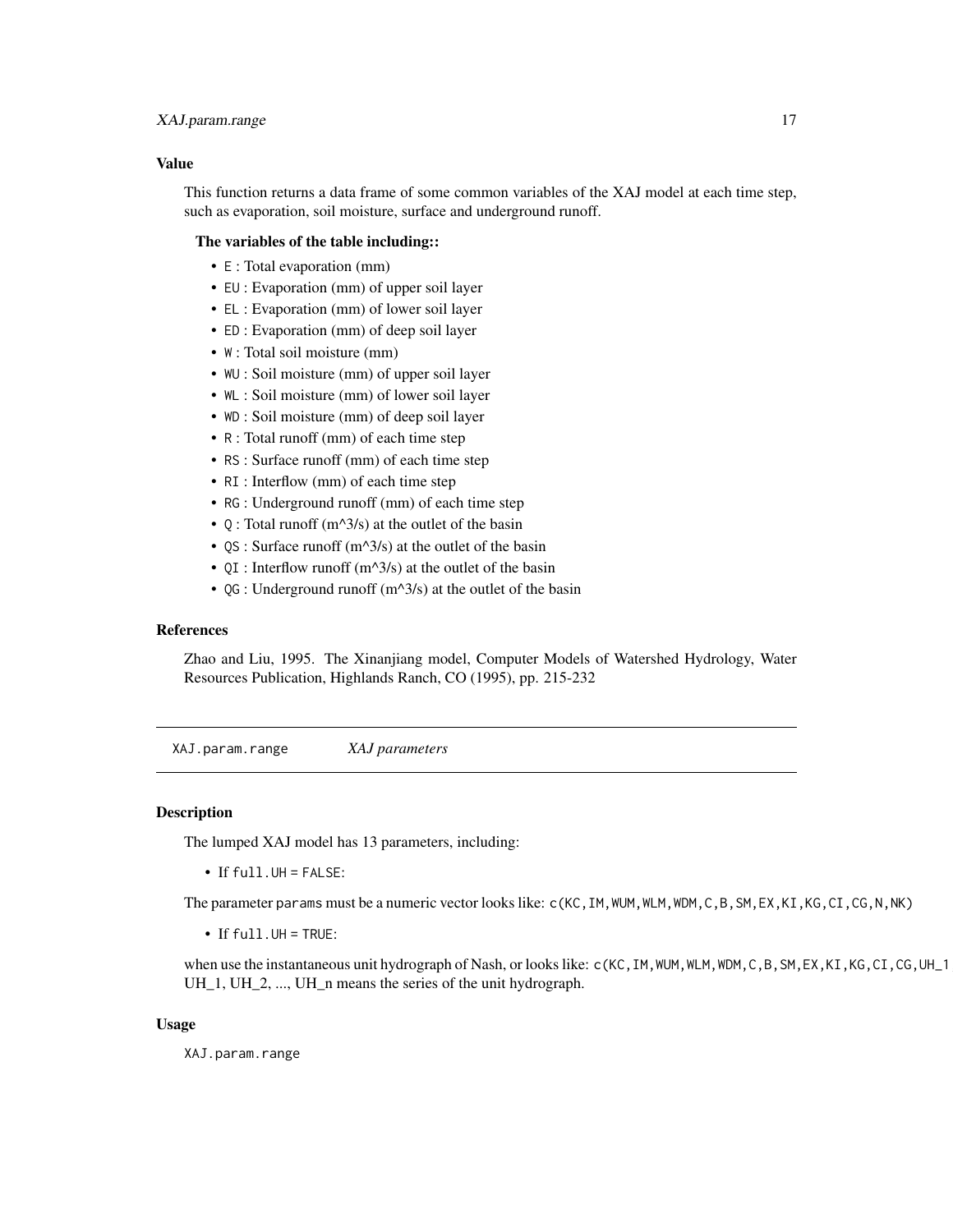#### Format

An object of class data. frame with 15 rows and 4 columns.

#### Details

#### Parameters::

- 1. KC : Ratio of potential evap to pan evap
- 2. IM : Fraction of impermeable area
- 3. WUM : Soil moisture capacity of upper layer
- 4. WLM : Soil moisture capacity of lower layer
- 5. WDM : Soil moisture capacity of deep layer
- 6. C : Coefficient of deep evap
- 7. B : Exponent of the soil moisture storage capacity curve
- 8. SM : Areal mean free water capacity of the surface soil layer
- 9. EX : Exponent of the free water capacity curve
- 10. KI : outflow coefficients of the free water storage to interflow
- 11. KG : outflow coefficients of the free water storage to groundwater
- 12. CI : recession constant of the lower interflow storage
- 13. CG : recession constant of groundwater storage.
- 14. N: (optional) number of reservoirs in the instantaneous unit hydrograph
- 15. NK: (optional) common storage coefficient in the instantaneous unit hydrograph

#### If full.UH = TRUE: 14~end: is the full unit hydrograph defined by user.